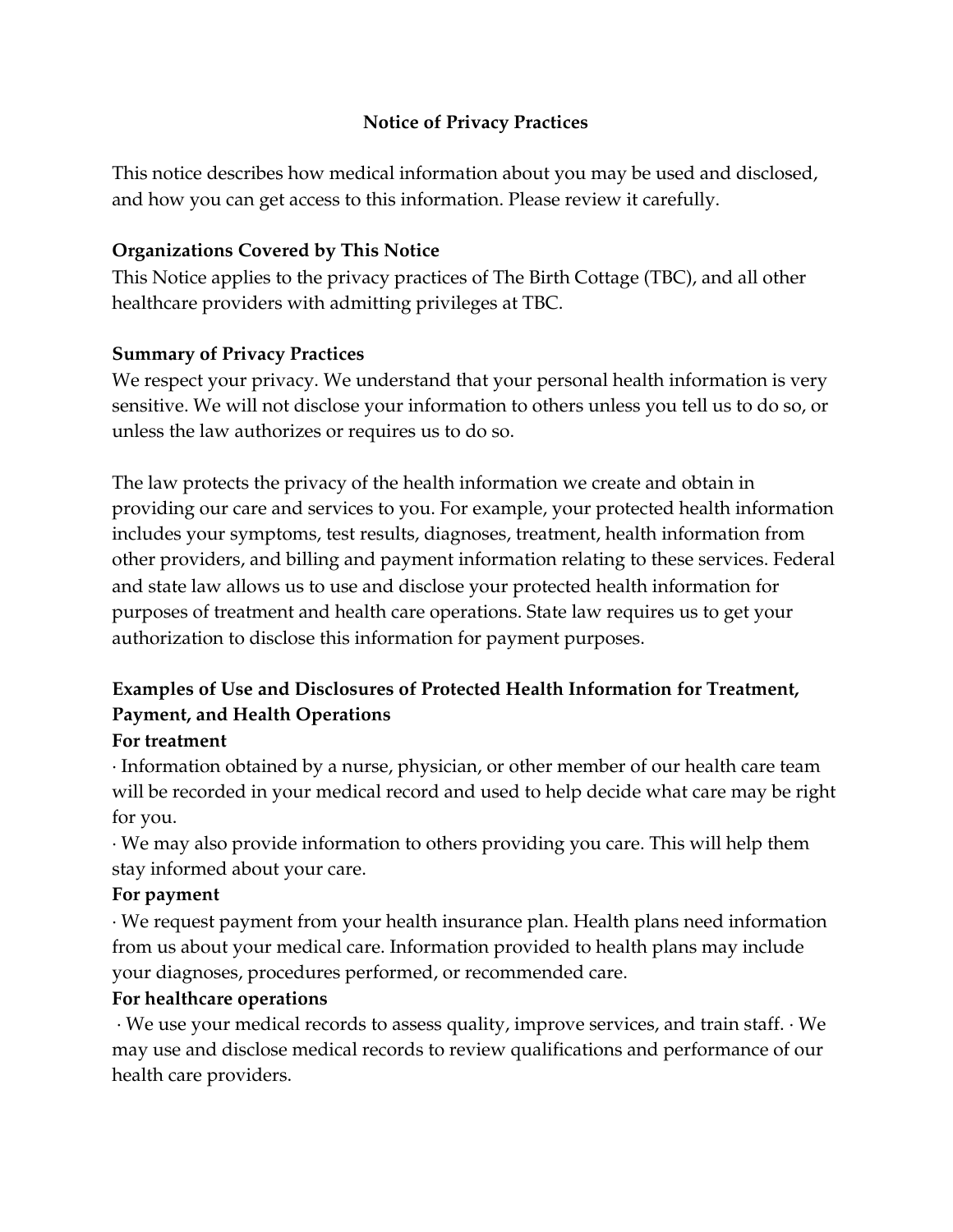· We may contact you about appointments and give you information about health-related issues.

· We may use and disclose your information to conduct or arrange for services, including medical quality review by your health plan; accounting, legal, risk management, and insurance services; audit functions, including fraud and abuse detection and compliance programs.

· We may contact you by phone to discuss protected health information. If you are not available to answer the phone, we may leave a message on your answering machine with instructions to call us back. If you would prefer us to leave detailed messages on your answering machine, you need to give your permission on the "Specific Authorizations" form.

## **Your Health Information Rights**

The health and billing records we create and store are the property of the practice/health care facility. The protected health information in it, however, generally belongs to you.

## **You have a right to:**

· Receive, read, and ask questions about this Notice; · Ask us to restrict certain uses and disclosures. You must deliver this request in writing to us. We are not required to grant the request. But we will comply with any request granted;

· Request that you be allowed to see and get a copy of your protected health information. You may make this request in writing. We have a form available for this type of request.

· Have us review a denial of access to your health information-except in certain circumstances; · Ask us, in writing, to change your health information. You may write a statement of disagreement if your request is denied. It will be stored in your medical record, and included with any release of your records.

· When you request, we will give you a list of disclosures of your health information. You may receive this information without charge once every 12 months.

· Cancel prior authorizations to use or disclose health information by giving us a written revocation. Your revocation does not affect information that has already been released. It also does not affect any action taken before we have it. Sometimes, you cannot cancel an authorization if its purpose was to obtain insurance.

## **Our Responsibilities**

We are required to:

· Keep your protected health information private

· Give you this Notice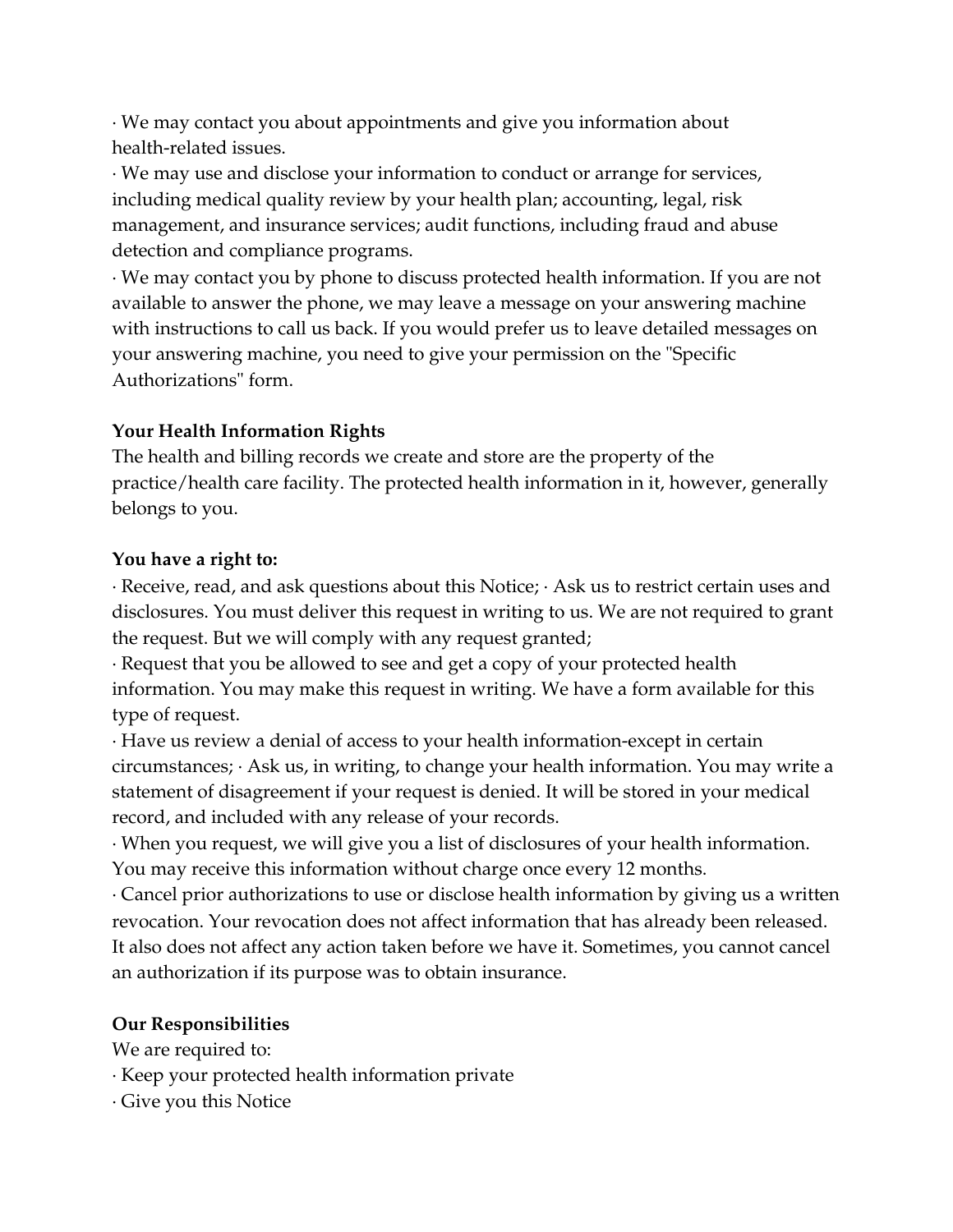· Follow the terms of this Notice

We have the right to change our practices regarding the protected health information we maintain. If we make changes, we will update this Notice. You may receive the most recent copy of this Notice by requesting one.

# **To Ask for Help or Complain**

If you have questions, want more information, or want to report a problem about the handling of your protected health information, you may contact the owner/director at terah@foothillsmidwife.com.

If you believe your privacy rights have been violated, you may discuss your concerns with any staff member. You may also deliver a written complaint to the birth center owner/director or file a complaint with the U.S. Secretary of Health and Human Services.

# **Other Disclosures and Uses of Protected Health Information**

Unless you object, we may release health information about you to a friend or family member who is involved in your medical care. We may also give information to someone who helps pay for your care. Information may be provided to people who ask for you by name. We may use and disclose your name, location, and general condition. You have the right to object to this use or disclosure of your information. If you object, we will not use or disclose it.

We may use and disclose your protected health information without your authorization as follows:

· For Medical Research, which is approved and has its own safety precautions

· To Comply With Workers' Compensation Laws

· For Public Health and Safety Purposes as Allowed or Required by Law, to protect public health and safety, to prevent or control disease, injury, or disability, and to report vital statistics such as births or deaths.

· To Report Suspected Abuse or Neglect to public authorities.

- · For Health and Safety Oversight Activities, e.g. with the Department of Health.
- · For Disaster Relief Purposes, e.g. notification of your condition to family or others.
- · Other Uses and Disclosures of Protected Health Information

Uses and disclosures not in this Notice will be made only as allowed or required by law or with your written authorization.

# **Birth Announcements**

We may use photographs of you and or your baby, or first names, in birth announcement postings at TBC, and/or for promotional purposes unless you opt out.